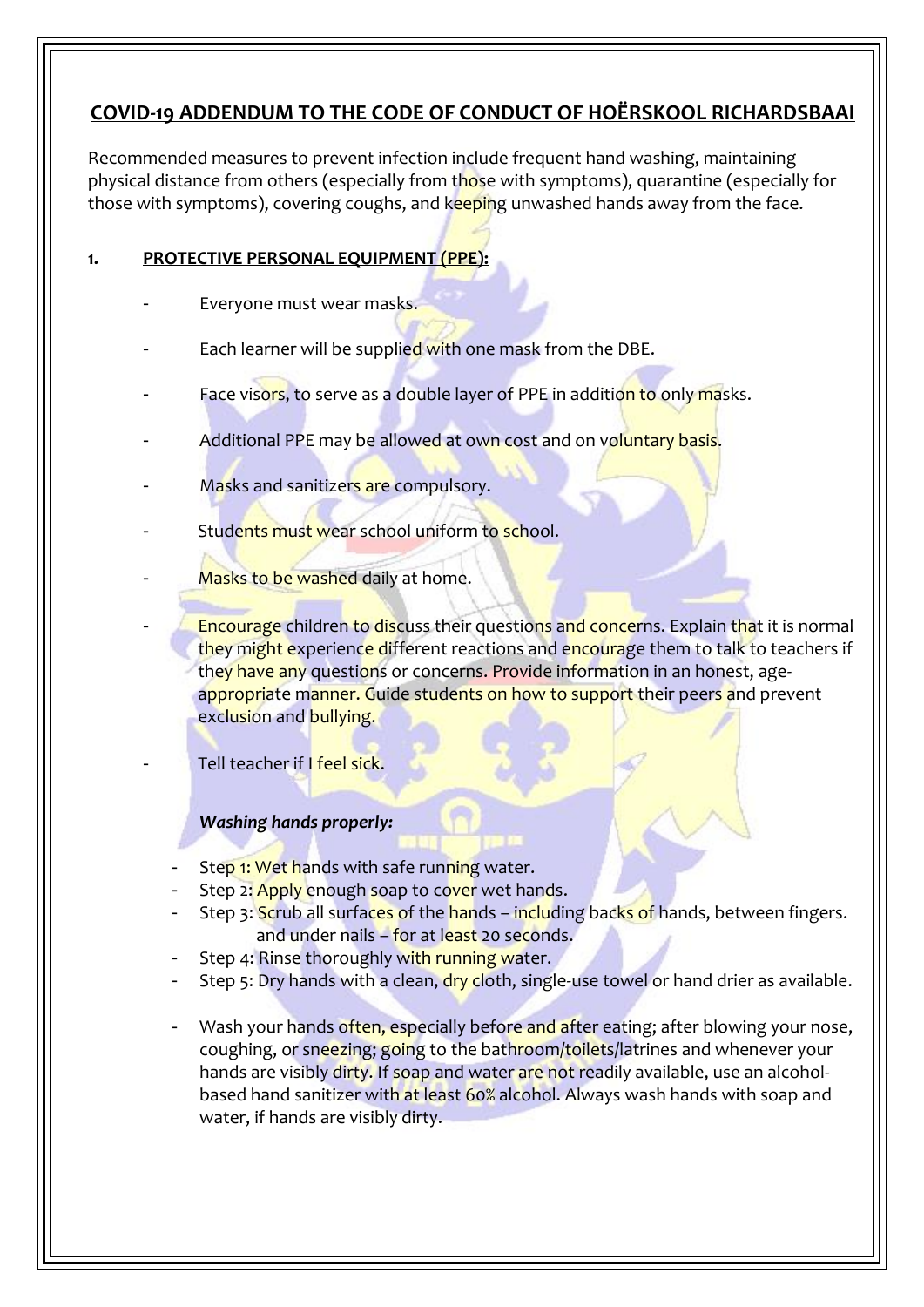### **2. SOCIAL DISTANCING – (ENTRANCE OF SCHOOL, FOYER, FINANCIAL OFFICE, CLASSES, PLAYGROUNDS):**

- All persons must adhere to the social distancing tape on the floor and maintain a 1.5-meter distance from any other person at all times.
- Smaller class sizes (e.g. 20 children per class room) and desks to be placed on social distancing tape 1.5 meters apart. The hall, Team teach room and A304 will be used to accommodate larger classes.
- The sportsgrounds must be divided into 5 areas, equal in size for the different grades in order to comply with social distancing regulations.
- At the beginning of each period the teacher will remind learners:
- wipe your desk, spray your hands, desk on yellow line
- Social distancing must be adhered to during break times when learners go outside.
- All doors and windows to be opened for maximum ventilation.
- Every teacher and learner must have a mask and sanitizer at all times.
- No touching of door handles, walls, doors, surfaces. Doors to remain open.
- No hugging / handshaking.
- No sharing of stationery.
- Suitcases outside.
- Only one person in the bathrooms at all times.

### **3.** *HANDLING OF PAPER, MONEY, BOOKS FOR MARKING, SCRIPTS FOR ASSESSMENT.*

- Children to mark their own work as far as possible in class teachers will provide answers – to prevent cross-contamination.
- All marking to be done at school to create a controlled environment.
- Teachers to mark assignments, tests with gloves / sanitize hands frequently.
- Money to be dealt with gloves / sanitize hands frequently.